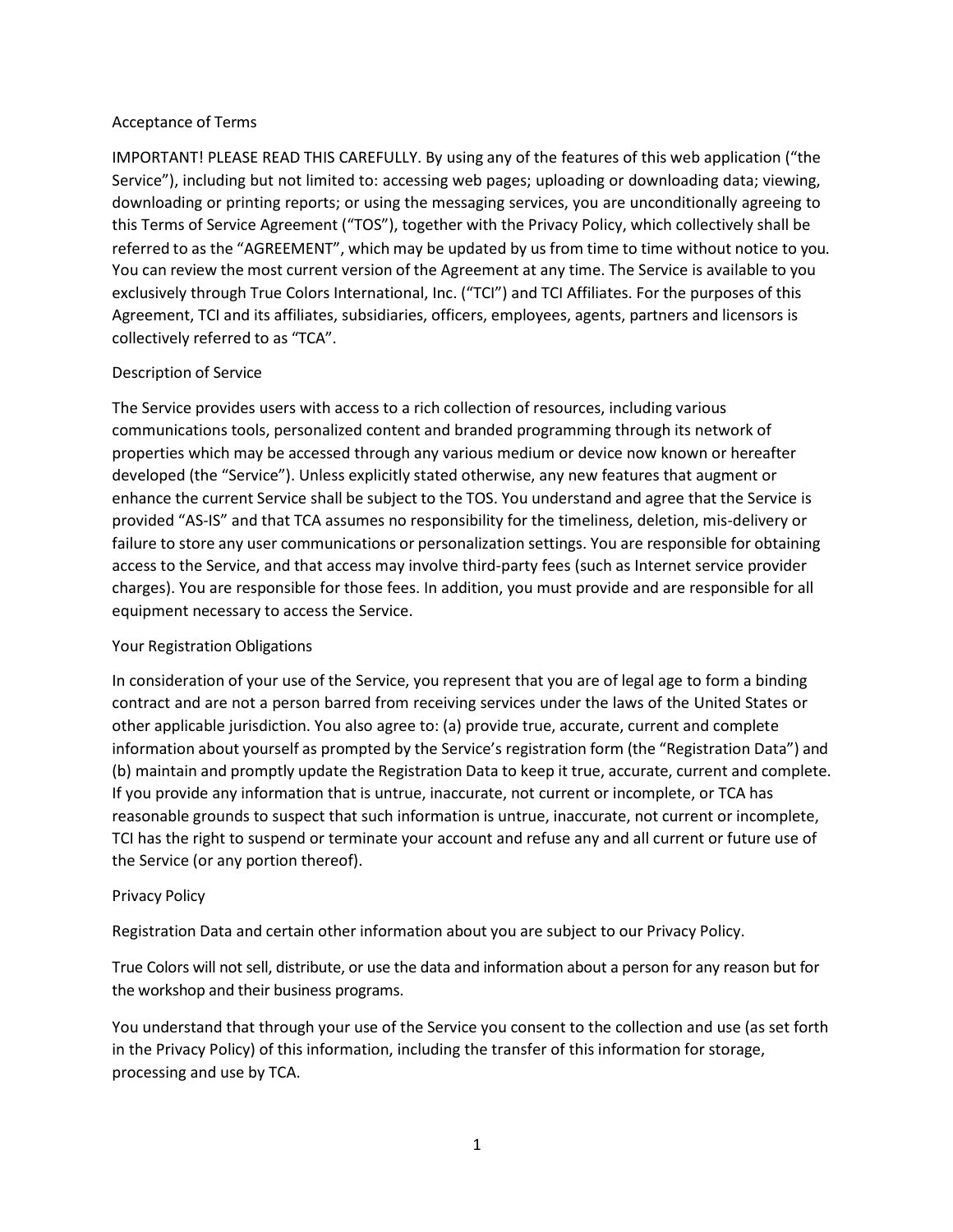#### Customer Account, Password, and Security

You will receive a password and account designation upon completing the Service's registration process. You are responsible for maintaining the confidentiality of the password and account and are fully responsible for all activities that occur under your password or account. You agree to (a) immediately notify TCA of any unauthorized use of your password or account or any other breach of security, and (b) ensure that you exit from your account at the end of each session. TCA cannot and will not be liable for any loss or damage arising from your failure to comply with this Section 5.

### Customer Conduct

You understand that all information, data, text, software, music, sound, photographs, graphics, video, messages, tags, or other materials ("Content"), whether publicly posted or privately transmitted, are the sole responsibility of the person from whom such Content originated. This means that you, and not TCA, are entirely responsible for all Content that you upload, post, email, transmit or otherwise make available via the Service. TCA does not guarantee the accuracy, integrity or quality of such Content. Under no circumstances will TCA be liable in any way for any Content, including, but not limited to, any errors or omissions in any Content, or any loss or damage of any kind incurred as a result of the use of any Content posted, emailed, transmitted or otherwise made available via the Service.

### You agree to not use the Service to:

upload, post, email, transmit or otherwise make available any Content that is unlawful, harmful, threatening, abusive, harassing, tortious, defamatory, vulgar, obscene, libelous, invasive of another's privacy, hateful, or racially, ethnically or otherwise objectionable; harm minors in any way; impersonate any person or entity, including, but not limited to, a TCA official, or falsely state or otherwise misrepresent your affiliation with a person or entity; forge headers or otherwise manipulate identifiers in order to disguise the origin of any Content transmitted through the Service; upload, post, email, transmit or otherwise make available any Content that you do not have a right to make available under any law or under contractual or fiduciary relationships (such as inside information, proprietary and confidential information learned or disclosed as part of employment relationships or under nondisclosure agreements);

upload, post, email, transmit or otherwise make available any Content that infringes any patent, trademark, trade secret, copyright or other proprietary rights ("Rights") of any party; upload, post, email, transmit or otherwise make available any unsolicited or unauthorized advertising, promotional materials, "junk mail," "spam," "chain letters," "pyramid schemes," or any other form of solicitation, except in those areas (such as shopping) that are designated for such purpose upload, post, email, transmit or otherwise make available any material that contains software viruses or any other computer code, files or programs designed to interrupt, destroy or limit the functionality of any computer software or hardware or telecommunications equipment; interfere with or disrupt the Service or servers or networks connected to the Service, or disobey any requirements, procedures, policies or regulations of networks connected to the Service; intentionally or unintentionally violate any applicable local, state, national or international law, including, but not limited to, regulations promulgated by the U.S. Securities and Exchange Commission, any rules of any national or other securities exchange, including, without limitation, the New York Stock Exchange, the American Stock Exchange or the NASDAQ, and any regulations having the force of law; "stalk" or otherwise harass another; and/or collect or store personal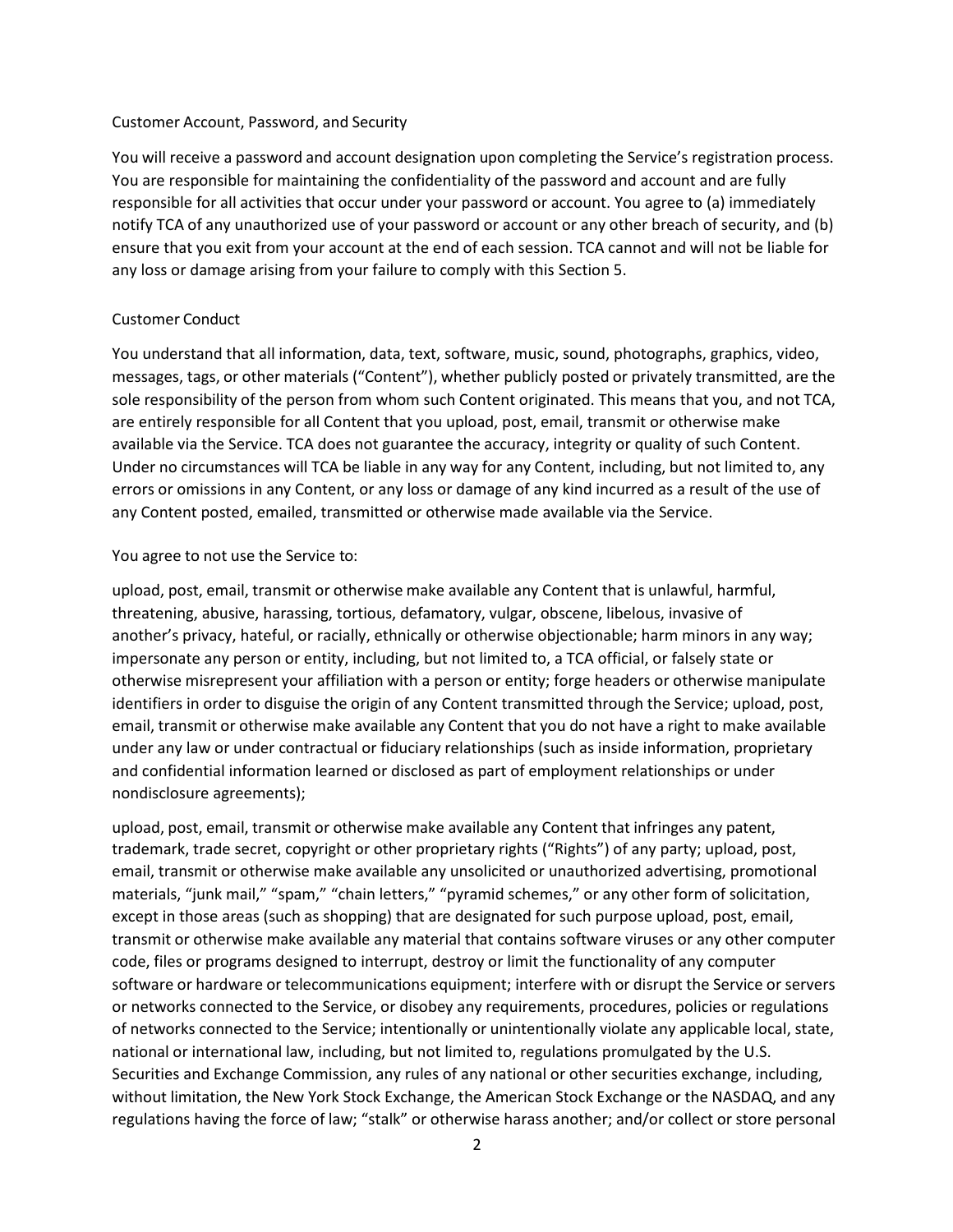data about other users in connection with the prohibited conduct and activities set forth in paragraphs 1 through 11 above.

You acknowledge that TCA may or may not pre-screen Content, but that TCA and its designees shall have the right (but not the obligation) in their sole discretion to pre-screen, refuse, or remove any Content that is available via the Service. Without limiting the foregoing, TCA and its designees shall have the right to remove any Content that violates the TOS or is otherwise objectionable. You agree that you must evaluate, and bear all risks associated with, the use of any Content, including any reliance on the accuracy, completeness, or usefulness of such Content. In this regard, you acknowledge that you may not rely on any Content created by TCA or submitted to TCA, including without limitation information in TCA Message Boards and in all other parts of the Service.

You acknowledge, consent and agree that TCA may access, preserve and disclose your account information and Content if required to do so by law or in a good faith belief that such access preservation or disclosure is reasonably necessary to: (a) comply with legal process; (b) enforce the TOS; (c) respond to claims that any Content violates the rights of third parties; (d) respond to your requests for customer service; or (e) protect the rights, property or personal safety of TCA, its users and the public.

You understand that the technical processing and transmission of the Service, including your Content, may involve (a) transmissions over various networks; and (b) changes to conform and adapt to technical requirements of connecting networks or devices.

You understand that the Service and software embodied within the Service may include security components that permit digital materials to be protected, and that use of these materials is subject to usage rules set by TCA and/or content providers who provide content to the Service. You may not attempt to override or circumvent any of the usage rules embedded into the Service. Any unauthorized reproduction, publication, further distribution or public exhibition of the materials provided on the Service, in whole or in part, is strictly prohibited.

### Interstate Nature of Communications on TCA Network

When you register with the Service, you acknowledge that in using the Service to send electronic communications (including but not limited to email, search queries, sending messages, uploading photos and files, and other Internet activities), you will be causing communications to be sent through TCA's computer networks, portions of which may be located in the United States and portions of which may be located abroad. As a result, and also as a result of TCA's network architecture and business practices and the nature of electronic communications, even communications that seem to be intrastate in nature can result in the transmission of interstate communications regardless of where you are physically located at the time of transmission. Accordingly, by agreeing to this TOS, you acknowledge that use of the service results in interstate data transmissions.

#### Special Admonitions for International Use

Recognizing the global nature of the Internet, you agree to comply with all local rules regarding online conduct and acceptable Content. Specifically, you agree to comply with all applicable laws regarding the transmission of technical data exported from the United States or the country in which you reside.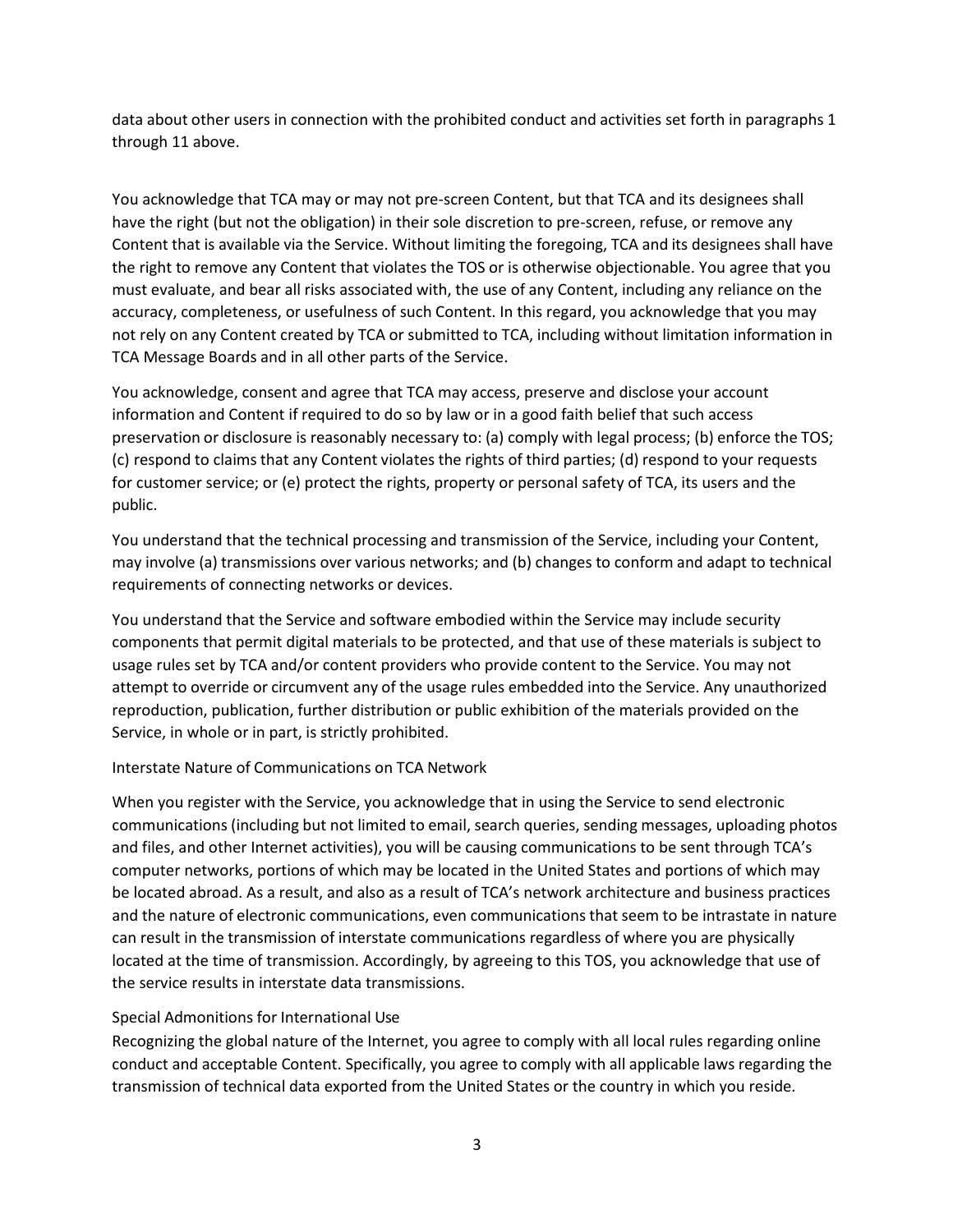Content Submitted or Made Available for Inclusion on the Service

TCA does not claim ownership of Content you submit or make available for inclusion on the Service. However, with respect to Content you submit or make available for inclusion on publicly accessible areas of the Service, you grant TCA the following worldwide, royalty-free and non-exclusive license(s), as applicable:

With respect to Content you submit or make available for inclusion on publicly accessible areas of TCA Properties, the license to use, distribute, reproduce, modify, adapt, publicly perform and publicly display such Content on the Service solely for the purposes of providing and promoting the specific TCA Property to which such Content was submitted or made available. This license exists only for as long as you elect to continue to include such Content on the Service and will terminate at the time you remove or TCA removes such Content from the Service.

With respect to photos, graphics, audio or video you submit or make available for inclusion on publicly accessible areas of the Service, the license to use, distribute, reproduce, modify, adapt, publicly perform and publicly display such Content on the Service solely for the purpose for which such Content was submitted or made available. This license exists only for as long as you elect to continue to include such Content on the Service and will terminate at the time you remove or TCA removes such Content from the Service.

With respect to Content other than photos, graphics, audio or video you submit or make available for inclusion on publicly accessible areas of the Service, the perpetual, irrevocable and fully sublicensable license to use, distribute, reproduce, modify, adapt, publish, translate, publicly perform and publicly display such Content (in whole or in part) and to incorporate such Content into other works in any format or medium now known or later developed.

"Publicly accessible" areas of the Service are those areas of the TCA network of properties that are intended by TCA to be available to the general public. However, publicly accessible areas of the Service would not include portions of the Service that are limited to customers, TCA services intended for private communication, or areas off of the TCA network of properties such as portions of World Wide Web sites that are accessible via hypertext or other links but are not hosted or served by TCA. Contributions to TCA

By submitting ideas, suggestions, documents, and/or proposals ("Contributions") to TCA, you acknowledge and agree that: (a) your Contributions do not contain confidential or proprietary information; (b) TCA is not under any obligation of confidentiality, express or implied, with respect to the Contributions; (c) TCA shall be entitled to use or disclose (or choose not to use or disclose) such Contributions for any purpose, in any way, in any media worldwide; (d) TCA may have something similar to the Contributions already under consideration or in development; (e) your Contributions automatically become the property of TCA without any obligation of TCA to you; and (f) you are not entitled to any compensation or reimbursement of any kind from TCA under any circumstances.

### Indemnity

You agree to indemnify and hold TCA and its subsidiaries, affiliates, officers, agents, employees, partners and licensors harmless from any claim or demand, including reasonable attorneys' fees, made by any third party due to or arising out of Content you submit, post, transmit or otherwise make available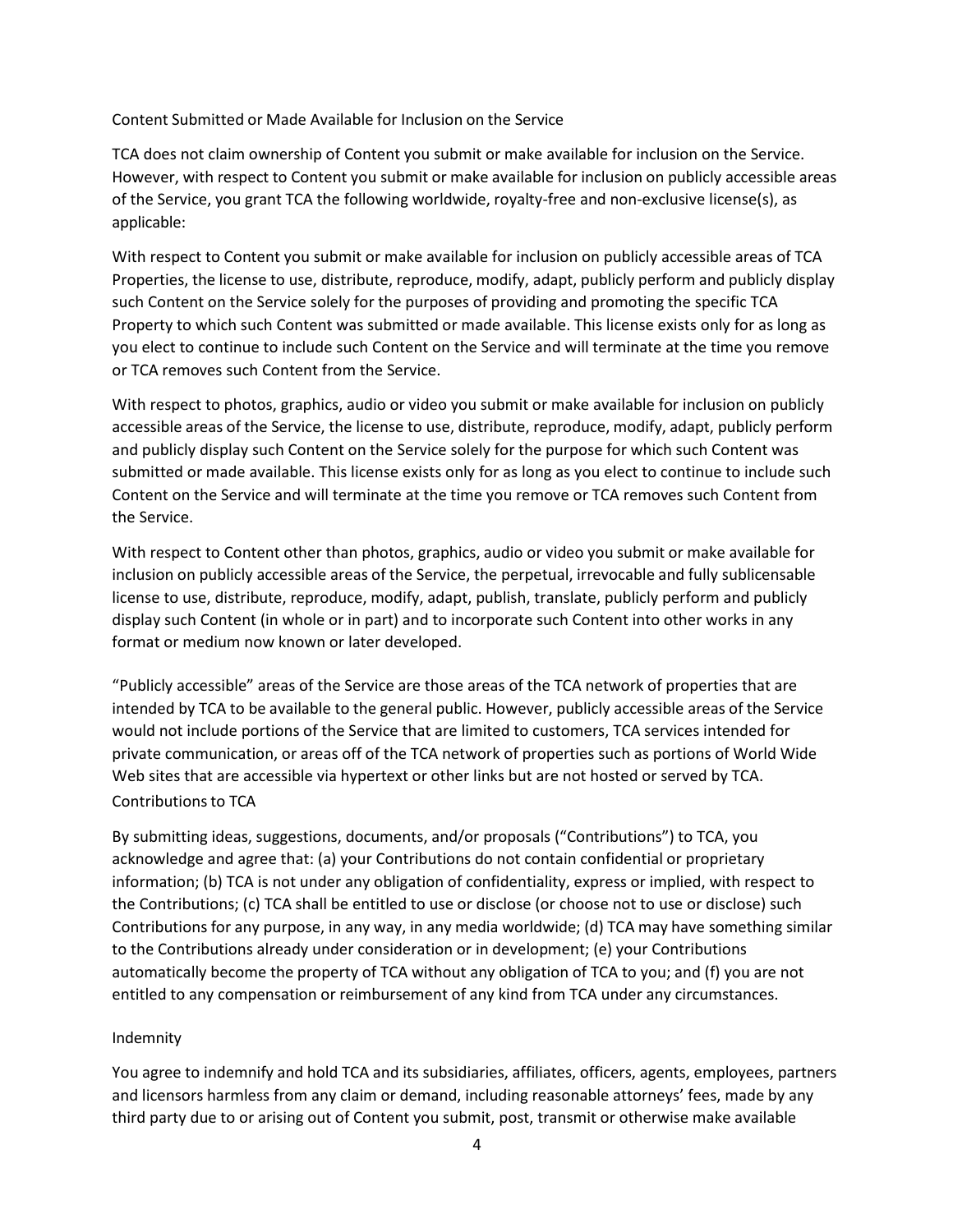through the Service, your use of the Service, your connection to the Service, your violation of the TOS, or your violation of any rights of another.

### No Resale of Service

You agree not to reproduce, duplicate, copy, sell, trade, resell or exploit for any commercial purposes, any portion of the Service (including your Login ID, API Key or Invite Code), use of the Service, or access to the Service.

# General Practices Regarding Use and Storage

You acknowledge that TCA may establish general practices and limits concerning use of the Service. You agree that TCA has no responsibility or liability for the deletion or failure to store any messages and other communications or other Content maintained or transmitted by the Service. You acknowledge that TCA reserves the right to log off accounts that are inactive for an extended period of time. You further acknowledge that TCA reserves the right to modify these general practices and limits from time to time.

# Modifications to Service

TCA reserves the right at any time and from time to time to modify or discontinue, temporarily or permanently, the Service (or any part thereof) with or without notice. You agree that TCA shall not be liable to you or to any third party for any modification, suspension or discontinuance of the Service. Termination

You agree that TCA may, under certain circumstances and without prior notice, immediately terminate your access to the Service. Cause for such termination shall include, but not be limited to, (a) breaches or violations of the TOS or other incorporated agreements or guidelines, (b) requests by law enforcement or other government agencies, (c) a request by you (self-initiated account deletions), (d) discontinuance or material modification to the Service (or any part thereof), (e) unexpected technical or security issues or problems, (f) extended periods of inactivity, (g) engagement by you in fraudulent or illegal activities, and/or (h) nonpayment of any fees owed by you in connection with the Services. Termination of your access to the Service includes (a) removal of access to all offerings within the Service, (b) deletion of your password and all related information, files and content associated with or inside your account (or any part thereof), and (c) barring of further use of the Service. Further, you agree that all terminations for cause shall be made in TCA's sole discretion and that TCA shall not be liable to you or any third party for any termination of your account, any associated email address, or access to the Service.

# Dealings with Advertisers

Your correspondence or business dealings with, or participation in promotions of, advertisers found on or through the Service, including payment and delivery of related goods or services, and any other terms, conditions, warranties or representations associated with such dealings, are solely between you and such advertiser. You agree that TCA shall not be responsible or liable for any loss or damage of any sort incurred as the result of any such dealings or as the result of the presence of such advertisers on the Service.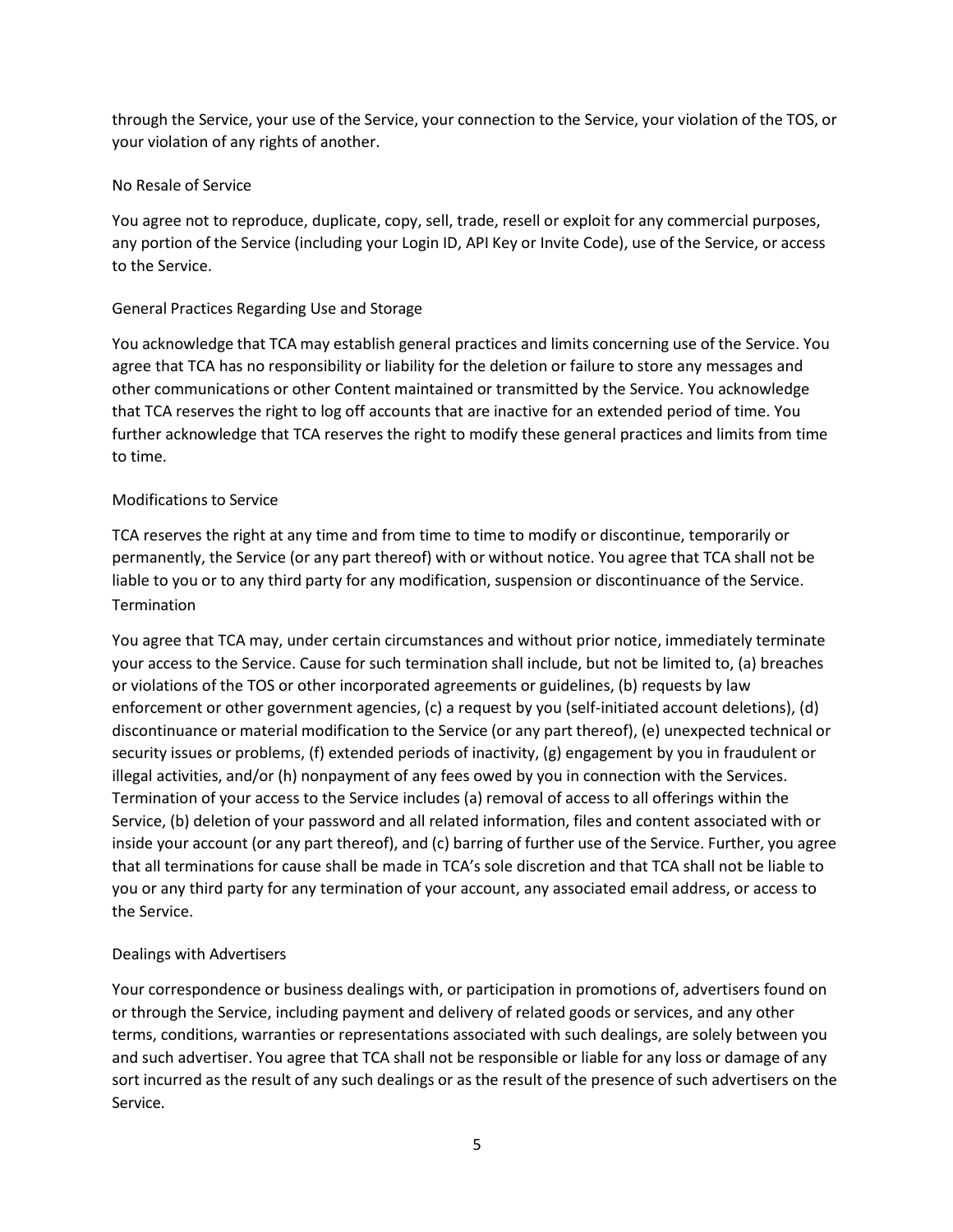### Links

The Service may provide, or third parties may provide, links to other World Wide Web sites or resources. Because TCA has no control over such sites and resources, you acknowledge and agree that TCA is not responsible for the availability of such external sites or resources, and does not endorse and is not responsible or liable for any Content, advertising, products or other materials on or available from such sites or resources. You further acknowledge and agree that TCA shall not be responsible or liable, directly or indirectly, for any damage or loss caused or alleged to be caused by or in connection with use of or reliance on any such Content, goods or services available on or through any such site or resource.

### TCI's Proprietary Rights

You acknowledge and agree that the Service and any necessary software used in connection with the Service ("Software") contain proprietary and confidential information that is protected by applicable intellectual property and other laws. Except as expressly authorized by TCI, you agree not to modify, rent, lease, loan, sell, distribute or create derivative works based on the Service or the Software, in whole or in part.

TCI grants you a personal, non-transferable and non-exclusive right and license to use the object code of the Software; provided that you do not (and do not allow any third party to) copy, modify, create a derivative work from, reverse engineer, reverse assemble or otherwise attempt to discover any source code, sell, assign, sublicense, grant a security interest in or otherwise transfer any right in the Software. You agree not to modify the Software in any manner or form, or to use modified versions of the Software, including (without limitation) for the purpose of obtaining unauthorized access to the Service. You agree not to access the Service by any means other than through the interface that is provided by the Service.

### Disclaimer of Warranties

### You expressly understand and agree that:

Your use of the service is at your sole risk. The service is provided on an "as is" and "as available" basis. TCI and its subsidiaries, affiliates, officers, employees, agents, partners, and licensors expressly disclaim all warranties of any kind, whether express or implied, including, but not limited to the implied warranties of merchant ability, fitness for a particular purpose and non-infringement.

TCI and its subsidiaries, affiliates, officers, employees, agents, partners and licensors make no warranty that (i) the service will meet your requirements; (ii) the service will be uninterrupted, timely, secure or error-free; (iii) the results that may be obtained from the use of the service will be accurate or reliable; (iv) the quality of any products, services, information, legal advice, or other material purchased or obtained by you through the service will meet your expectations; and (v) any errors in the software will be corrected.

Any material downloaded or otherwise obtained through the use of the service is accessed at your own discretion and risk, and you will be solely responsible for any damage to your computer system or loss of data that results from the download of any such material.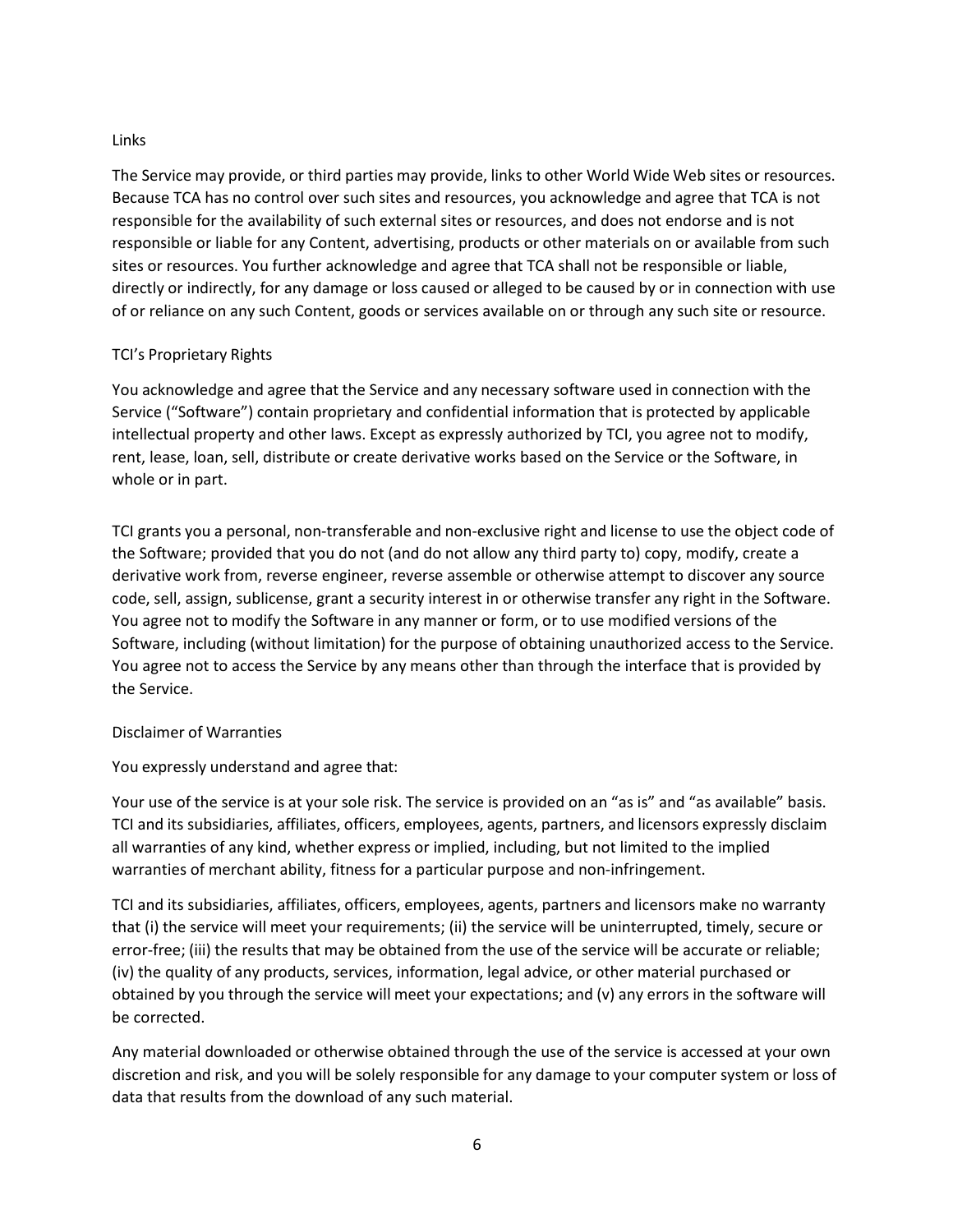No advice or information, whether oral or written, obtained by you from the Service or through or from the Service shall create any warranty not expressly stated in the TOS.

# Limitation of liability

You expressly understand and agree that TCI and its subsidiaries, affiliates, officers, employees, agents, partners and licensors shall not be liable to you for any direct, indirect, incidental, special, consequential or exemplary damages, including, but not limited to, damages for loss of profits, goodwill, use, data, or other intangible losses (even if TCI has been advised of the possibility of such damages), resulting from: (i) The use or the inability to use the service; (ii) the cost of procurement of substitute goods and services resulting from any goods, data, information, or services purchased or obtained or messages received or transactions entered into through or from the service; (iii) unauthorized access to or alteration of your transmissions or data; (iv) statements or conduct of any third party on the service; or (v) any other matter relating to the service.

# Exclusions and Limitations

Some jurisdictions do not allow the exclusion of certain warranties or the limitation of exclusion of liability for incidental or consequential damages. Accordingly, some of the above limitations of section 19 and 20 may not apply to you.

# Special Admonitions for Services Relating to Financial and Legal Matters

TCI and its licensors shall not be responsible or liable for the accuracy, usefulness or availability of any information transmitted or made available via the Service, and shall not be responsible or liable for any trading or investment decisions based on such information.

The information appearing in this web site is meant to be educational and/or entertaining in nature and should not be construed as legal, psychological or behavioral advice. We strongly encourage you to consult with appropriate legal counsel, educators and/or psychological advisory professionals for advice relating to a specific situation.

### No Third-Party Beneficiaries

You agree that, except as otherwise expressly provided in this TOS, there shall be no third-party beneficiaries to this agreement.

### Notice

TCA may provide you with notices, including those regarding changes to the TOS, by email, regular mail or postings on the Service.

### Copyright and Intellectual Property Information

The copyrights, logos, trademarks, service marks, product and service names will remain the intellectual property of the originator. Nothing in this TOS transfers any rights of ownership of any intellectual property accessed via the Service.

Notice and Procedure for Making Claims of Copyright or Intellectual Property Infringement

TCA respects the intellectual property of others, and we ask our users to do the same. TCA may, in